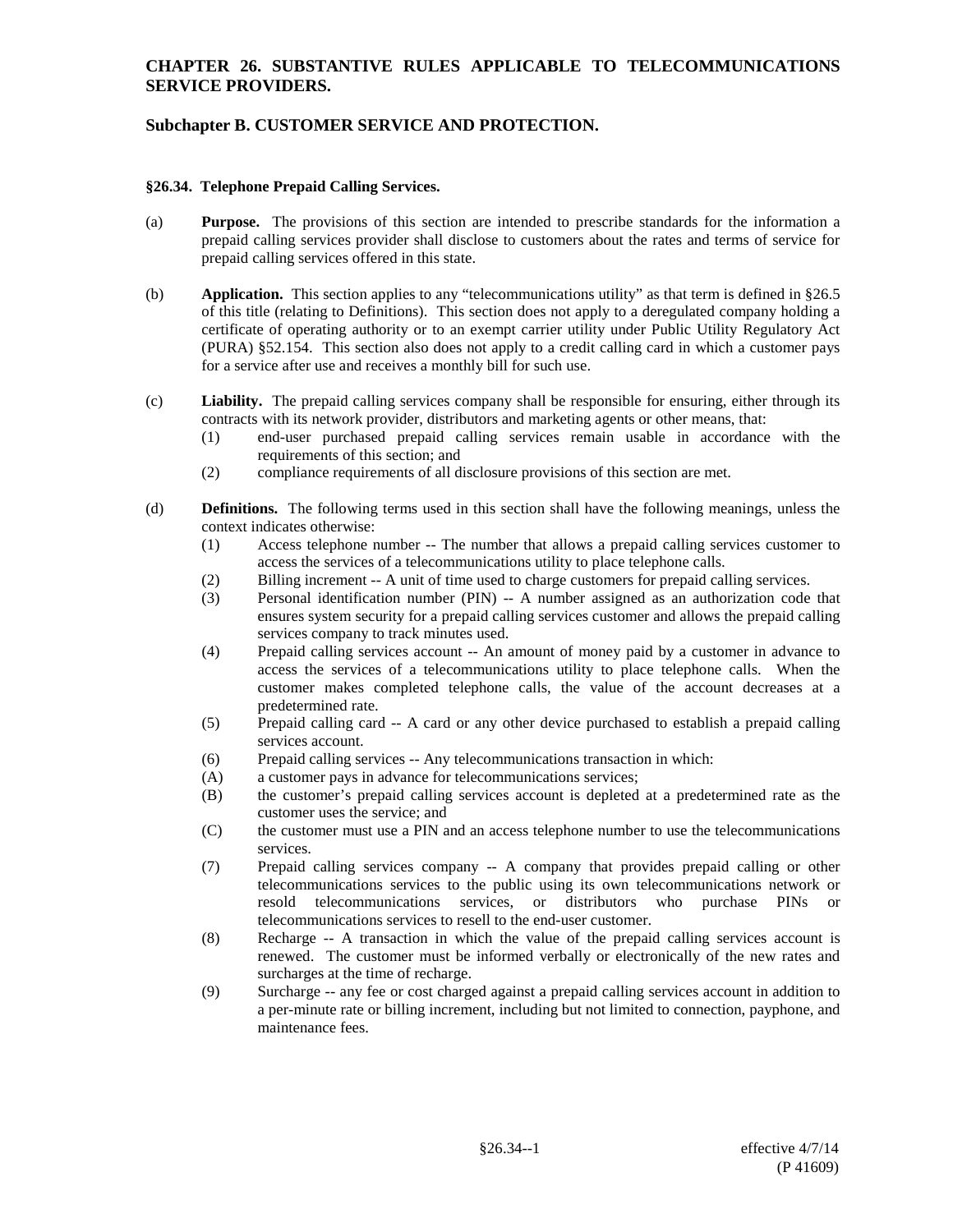## **Subchapter B. CUSTOMER SERVICE AND PROTECTION.**

#### (e) **Billing requirements for prepaid calling services.**

- (1) Billing increments shall be defined and disclosed in the prepaid calling services company's published tariffs or price list on file with the commission and on any display at the point of sale as well as on any prepaid calling card, or on any prepaid calling card packaging.
- (2) A prepaid calling services account may be decreased only for a completed call. Station busy signals and unanswered calls shall not be considered completed calls and shall not be charged against the account.
- (3) A surcharge may not be levied more than once on a given call.
- (4) Prepaid calling services companies may not reduce the value of a prepaid calling services account by more than the company's published domestic tariffs or price list on file with the commission and any surcharges filed at the commission. Domestic rates and surcharges shall be disclosed at the time of purchase. Current international rates shall be disclosed at the time of purchase with an explanation, if applicable, that these prices may be subject to change.
- (5) The prepaid calling services account may be recharged by the customer at a different domestic rate from the original domestic rate or the last domestic recharge rate as long as the new domestic rate and any domestic or international surcharges conform with the company's published tariff or price list on file with the commission at the time of recharge. The customer must be informed of the rates at the time of recharge. A prepaid calling services company shall keep internal records of changes to its international rates and shall provide customers with the appropriate international rate information through a toll-free telephone number. International prepaid calling services rates shall continue to be updated annually in accordance with §26.89 of this title (relating to Information Regarding Rates and Services of Nondominant Carriers.)
- (6) Upon verbal or written request, prepaid calling services companies must be capable of providing customers the following call detail data information at no charge:
	- (A) Dialing and signaling information that identifies the inbound access telephone number called;
	- (B) The number of the originating telephone;
	- (C) The date and time the call originated;
	- (D) The date and time the call terminated;
	- (E) The called telephone number; and
	- (F) The PIN and/or account number associated with the call.
	- (7) Prepaid calling services companies shall maintain call detail data records for at least two years.

#### (f) **Written disclosure requirements for all prepaid calling services.**

- (1) **Information required on prepaid calling cards**. Cards must be issued with all information required by subparagraphs (A) and (B) of this paragraph in at least the same language in which the card is marketed. Bilingual cards are permitted as long as all the information in subparagraphs (A) and (B) of this paragraph is printed in both languages.
	- (A) At a minimum, a card must contain the following information printed in a legible font no smaller than eight-point:
		- (i) The toll-free number as required by subsection (i) of this section;
		- (ii) The maximum rate per minute shall be shown for local, intrastate, and interstate calls. International call prices shall be provided to the customer through a toll-free number printed on the card. If the cost for a one minute call is higher than the maximum rate per minute, it must be printed on the prepaid calling card; and
		- (iii) The words "VOID" or "SAMPLE" or sequential numbers, such as "999999999" on both sides of the card if the card was produced as a "nonactive" card so that it is obvious to the customer that the card is not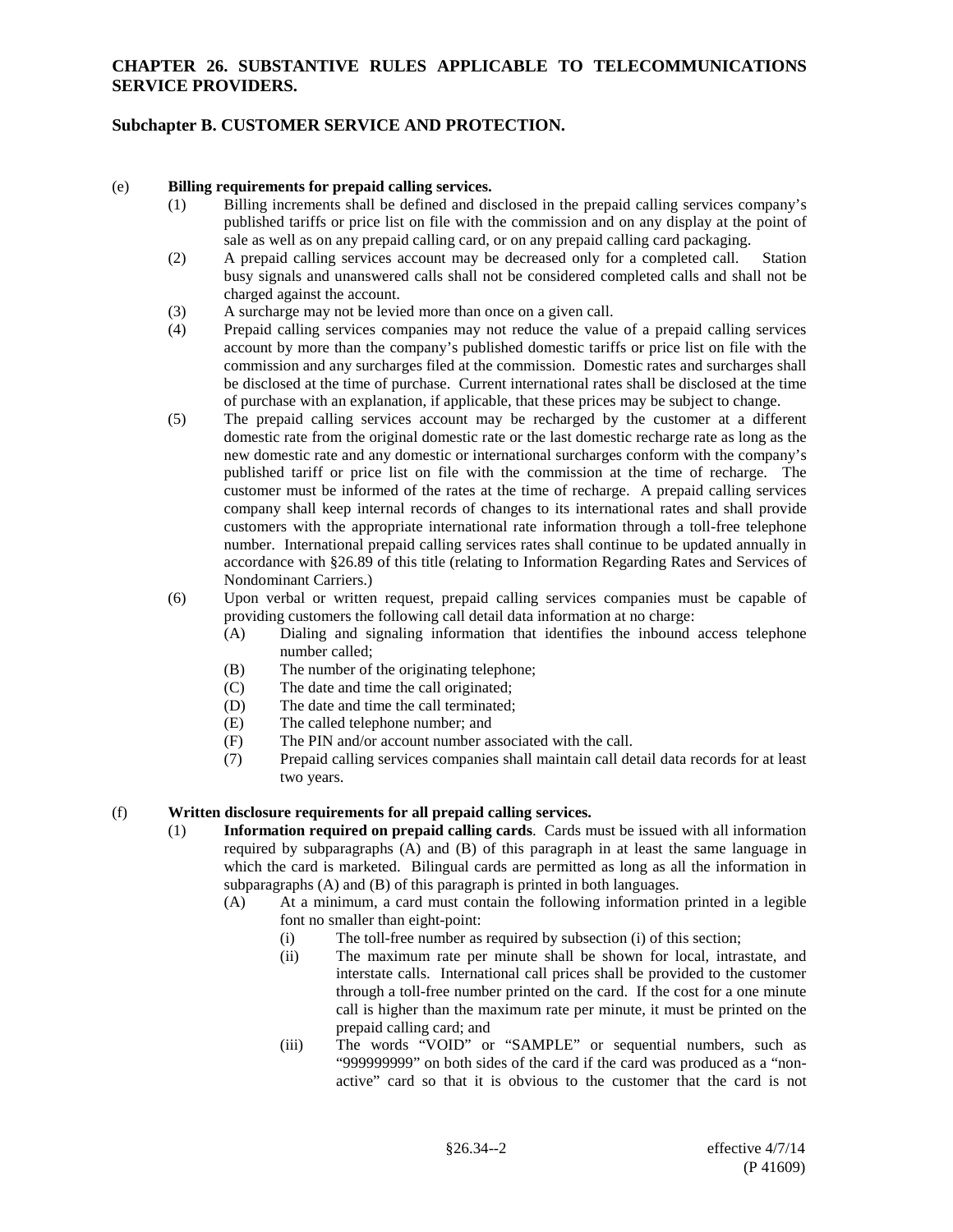## **Subchapter B. CUSTOMER SERVICE AND PROTECTION.**

useable. If the card is not so labeled, the card is considered active and the issuing company shall honor it.

- (B) At a minimum, a card must contain the following information printed in legible font no smaller than five-point:
	- (i) The value of the card and any applicable surcharges shall be expressed in the same format (i.e. a card whose value is expressed in minutes shall express surcharges in minutes). If the value of a card is expressed in minutes, the minutes must be identified as domestic or international and the identification must be printed on the same line or next line as the value of the card in minutes;
	- (ii) The prepaid calling services company's name as registered with the commission. A "doing business as" name may only be used if officially filed with the commission. The language shall clearly indicate that the company is providing the prepaid calling services;
	- (iii) Instructions on using the card correctly; and
	- (iv) Expiration date or policy, if the card cannot be used after a date certain. If an expiration date or policy is not disclosed on the card, it will be considered active indefinitely.
- (2) **Information required at a point of sale.** All the following information shall be legibly printed on or in any packaging in a minimum eight point font and displayed visibly in a prominent area at the point of sale so that the customer may make an informed decision before purchase. Bilingual information may be made available as long as all the information below is printed in both languages.
	- (A) A listing of applicable surcharges;
	- (B) The company's name as registered with the commission. A "doing business as" name may only be used if officially filed with the commission. The language shall clearly indicate that the company is providing the prepaid calling card services;
	- (C) The toll-free number as required by subsection (i) of this section;
	- (D) The billing increment expressed in minutes or fractions of minutes and maximum charge per billing increment for prepaid calling card services for local, intrastate, interstate, and international calls will be provided to the customer through a toll-free number printed on the card;
	- (E) The expiration policy, if the card cannot be used after a date certain. If an expiration date is not disclosed at the time of purchase, the prepaid calling services will be considered active until the prepaid calling services account is completely depleted;
	- (F) The recharge policy, if applicable. If an expiration date is not disclosed at the time prepaid calling services are recharged, the services will be considered active until the prepaid calling services account is completely depleted;
	- (G) The policy for rounding billing increments, if applicable;
	- (H) A statement that if a customer is unable to resolve a complaint with the company that the customer has the right to contact the state regulatory agency which has jurisdiction within the state where the prepaid calling services were purchased; and
	- (I) A statement that:
		- (i) Notifies a customer of the customer's extent of liability for lost or stolen cards, if there is liability; and
		- (ii) Warns a customer to safeguard the card against loss or theft.
- (3) If a customer asks a prepaid calling services company how to file a complaint, the company must provide the following contact information: Public Utility Commission of Texas, Office of Customer Protection, P.O. Box 13326, Austin, Texas 78711-3326; phone: (512) 936-7120 or in Texas (toll-free) 1-888-782-8477; fax: (512) 936-7003; e-mail address: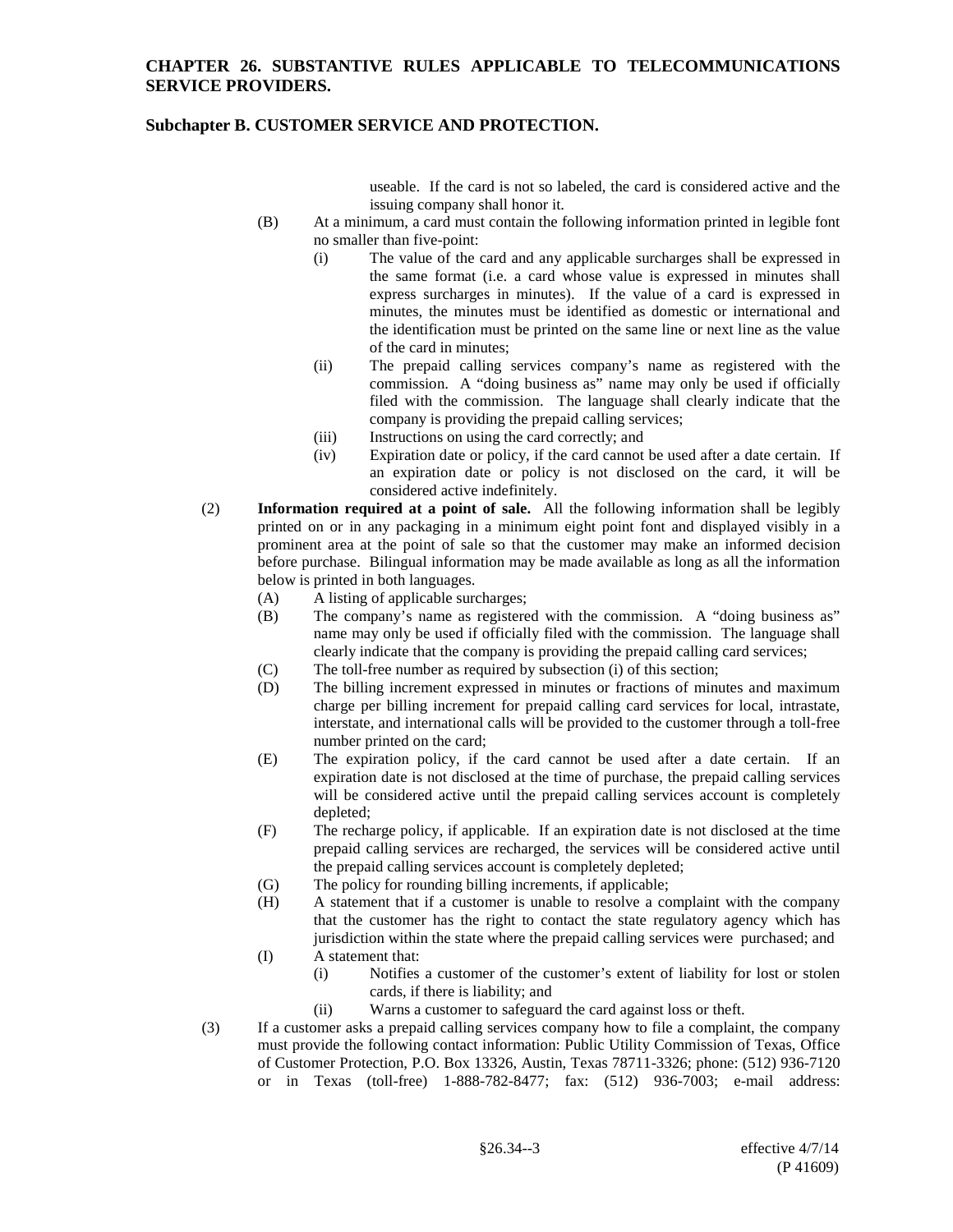## **Subchapter B. CUSTOMER SERVICE AND PROTECTION.**

customer@puc.texas.gov; Internet address: www.puc.texas.gov; TTY: (512) 936-7136; and Relay Texas (toll-free): 1-800-735-2989.

- (g) **Verbal disclosure requirements for prepaid calling services.** Prepaid calling services companies shall provide an announcement:
	- (1) At the beginning of each call indicating the domestic minutes, billing increments, or dollars remaining on the prepaid calling services account or prepaid calling card; and
	- (2) When the prepaid account or card balance is about to be completely depleted. This announcement must be made at least one minute or billing increment before the time expires.
- (h) **Registration requirements for prepaid calling services companies.** All prepaid calling services companies shall register with the commission in accordance with §26.107 of this title (relating to (relating to Registration of Interexchange Carriers (IXCs), Prepaid Calling Services Companies (PPC), and Other Nondominant Telecommunications Carriers).
- (i) **Business and technical assistance requirements for prepaid calling services companies.** A prepaid calling services company shall provide a toll-free number with a live operator to answer incoming calls 24 hours a day, seven days a week or electronically voice record customer inquiries or complaints. A combination of live operators or recorders may be used. If a recorder is used, the prepaid calling services company shall attempt to contact each customer no later than the next business day following the date of the recording. Personnel must be sufficient in number and expertise to resolve customer inquiries and complaints. If an immediate resolution is not possible, the prepaid calling services company shall resolve the inquiry or complaint by calling the customer or, if the customer so requests, in writing within ten working days of the original request. In the event a complaint cannot be resolved within ten working days of the request, the prepaid calling services provider shall advise the complainant in writing of the status and subsequently complete the investigation within 21 working days of the original request.
- (j) **Requirements for refund of unused balances.** If a prepaid calling services company fails to provide services at the rates disclosed at the time of initial purchase or at the time an account is recharged, or fails to meet technical standards, the prepaid calling services company shall either refund the customer for any unused prepaid calling services or provide equivalent services.

#### (k) **Requirements when a prepaid calling services company terminates operations in this state.**

- (1) When a prepaid calling services company expects to terminate operations in this state for any reason, the company shall at least 30 days prior to the termination of operations:
	- (A) Notify the commission in writing:
		- (i) That operations will be ending;
		- (ii) Of the date of the termination of operations; and
		- (iii) That the company certifies that the actions required by this subsection have been completed;
	- (B) Notify each customer at the address on file with the company, if applicable, that operations will be ending the date of the termination of operations, and explain how customers may receive a refund or equivalent services for any unused services;
	- (C) Announce the termination of operations at the beginning of each call, including the date of termination and a toll-free number to call for more information; and
	- (D) Provide to customers via its toll-free customer service number the procedure for obtaining refunds and continue to provide this information for at least 60 days after the date the company terminates operations.